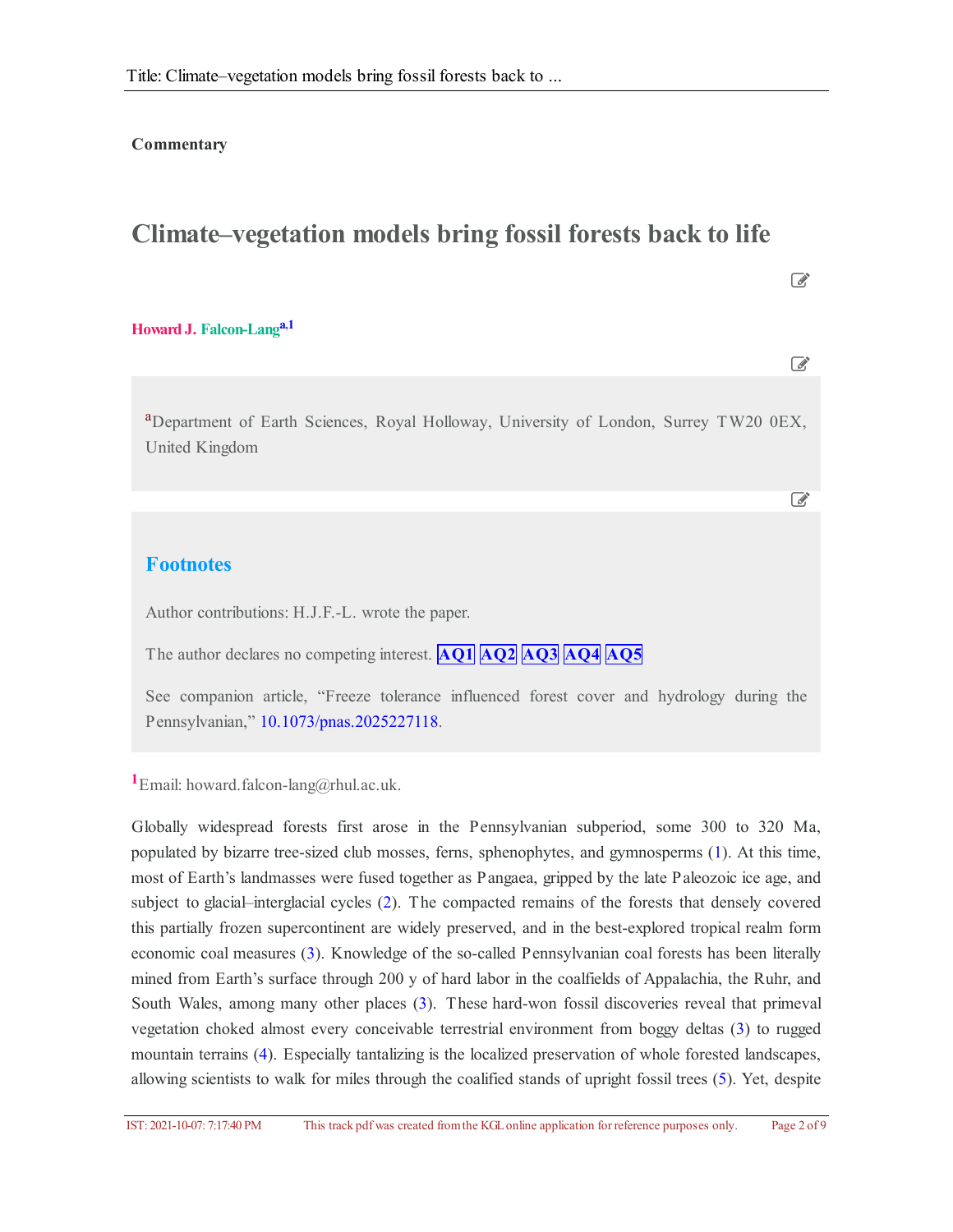being entombed with such remarkable fidelity, Pennsylvanian forests remain deeply mysterious ecosystems, lacking even remotely close living relatives for comparison. In PNAS, Matthaeus et al. ([6](#page-6-0)) develop sophisticated vegetation–climate models that elegantly fuse traditional fossil data with fundamental plant physiology to bring these long-dead forests back to life. Quite unexpectedly, their wide-ranging findings identify frost tolerance as a key factor in controlling Pennsylvanian forest dynamics and distribution, with episodic frost dieback disturbing cycles of runoff, erosion, and weathering at a global scale. They further hypothesize that enhanced frost tolerance, which arose in early conifers, may have simultaneously conferred drought adaptation, paving the way for conifer dominance in the hot and arid Mesozoic that followed the cool Paleozoic.

Pennsylvanian forests have always evoked a sense of wonder among the students of Earth history. W. G. Chaloner FRS (1928–2016), one of the great paleobotanists of recent times ([7](#page-6-1)), frequently encouraged his graduate students to consider the Pennsylvanian time period for their theses, arguing that these extinct ecosystems were so bafflingly different from extant forests that an aspiring scientist must work from first principles to reveal their structure and function. In PNAS, Matthaeus et al. [\(6](#page-6-0)) follow this logic perfectly, applying process-based plant physiology to improve understanding of Pennsylvanian ecosystems (and it is perhaps no coincidence that coauthor McElwain was Chaloner's last student). In **[AQ6](#page-7-0)** doing so they identify frost tolerance as a key factor. Frost is, of course, one of the major limiting processes on forest growth today, delineating the tree line and constraining tree productivity between latitudinal and altitudinal boundaries [\(8](#page-6-2)). Yet, as frost damage is such an ephemeral process, with very low preservation potential in the plant fossil record, never before have Pennsylvanian paleobotanists seriously considered its significance, despite widespread geological evidence for contemporaneous glaciation ([2](#page-5-1), [3](#page-5-2)). By deploying GENESIS V3 general circulation models of Pennsylvanian climate, well-constrained by geological data, what Matthaeus et al. [\(6](#page-6-0)) have now done is to demonstrate that frost was a globally widespread process, occurring both during glacial and interglacial climate phases and widely impacting the tropical belt. By synthesizing all that is known about 1) the hydrologic conductivity of Pennsylvanian tree trunks, based on wood anatomy, 2) potential for evapotranspiration, based on stomatal arrays preserved on leaf cuticles, and 3) the leafarea index based, in part, on direct measurements of leaf carbon:nitrogen ratios, they have quantified frost tolerance in Pennsylvanian forests, revealing that most tree species were intolerant of cold snaps below −4 °C.

<span id="page-1-5"></span><span id="page-1-4"></span><span id="page-1-3"></span><span id="page-1-2"></span><span id="page-1-1"></span><span id="page-1-0"></span>This recognition of frost tolerance as a key factor in influencing Pennsylvanian forests is an extremely surprising result; however, like all fundamental discoveries, with hindsight these remarkable findings appear obvious. In Pennsylvanian times, fossils confirm that forests grew widely across the vast supercontinent of Pangaea, not just is the warm tropics (present-day Europe and North America) but also in the southern polar latitudes (South America, Australia, India, Africa, and Antarctica) ([3\)](#page-5-2). The vegetation that once grew close to the southern icecaps, and whose remains occasionally occur in fjord deposits [\(9](#page-6-3)), comprise woody glossopterid trees that surely were subject to very hard frosts. However,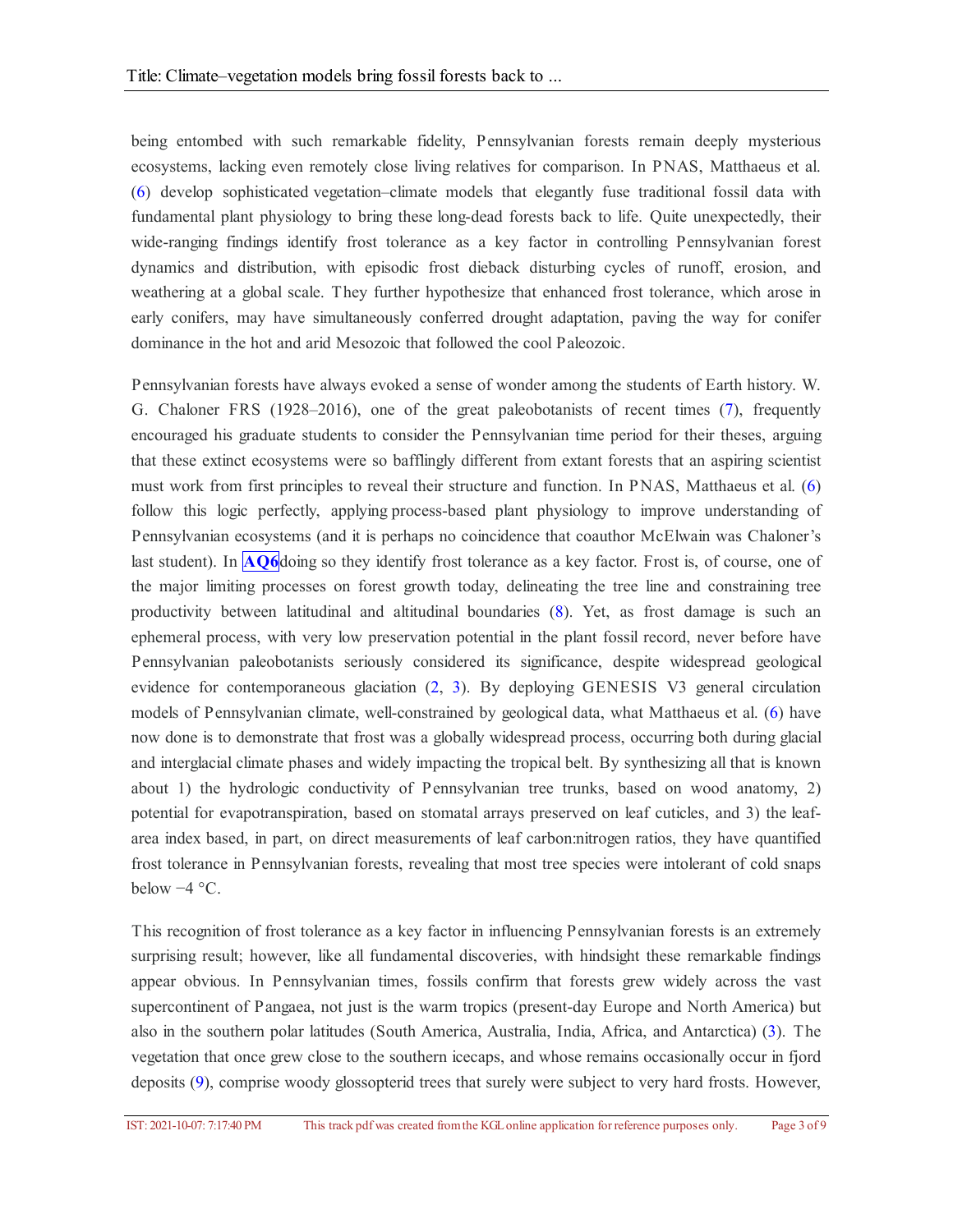<span id="page-2-0"></span>direct fossil evidence for frost damage in Pennsylvanian forests (and those of early Permian age that coincided with the last stage of the late Paleozoic ice age) is absent, even in these most sensitive icemargin areas [\(10](#page-6-4)), let alone in the tropics [\(1](#page-5-0)). Counterintuitively, this absence of fossil evidence may actually support the veracity of Matthaeus et al.'s modeling [\(6](#page-6-0)), however, rather than contradict it. Frost damage is only developed in trees that survive and recover from frosts, whereas among intolerant plants (including all neotropical trees) frost is immediately lethal, resulting in no anatomical wound response [\(11](#page-6-5)). The absence of evidence of frost damage may therefore indicate that many Pennsylvanian tree species were only weakly frost-tolerant and were likely killed by plunging temperatures.

<span id="page-2-3"></span><span id="page-2-2"></span><span id="page-2-1"></span>Frost was not simply a disturbance process in Pennsylvanian forests, however; it also may have profoundly driven evolution and ecological innovation. Fossil data show that early conifers (and their coniferopsid allies) were the trees most closely associated with mountainous terrains of the tropical belt ([4](#page-5-3)) and, like the high-latitude glossopterid forests, must have been similarly subject to intense frosts. Studies of modern trees show that features such as dense woods and a leaf-dropping habit may confer considerable resilience to frost [\(11](#page-6-5)). Two key features of some Pennsylvanian coniferopsids [\(Fig.](#page-4-0) 1) are their pycnoxylic woods characterized by very small tracheid diameter and their deciduous phenology [\(12](#page-6-6)), which likely facilitated frost tolerance at much lower temperatures compared with most other contemporaneous evergreen species constructed of manoxylic tissues ([1](#page-5-0)). An intriguing possibility is that frost may have selected for traits that coniferopsids could have simultaneously deployed to optimize drought survival, and it is noteworthy that early conifers are associated not just with cold high-altitude settings but also the most arid regions of Pangaea [\(13](#page-6-7)). As Matthaeus et al. [\(6](#page-6-0)) hypothesize, such adaptive synergies may have underpinned the subsequent 150-My dominance of conifers as global climate became hotter and more arid in the Mesozoic Era.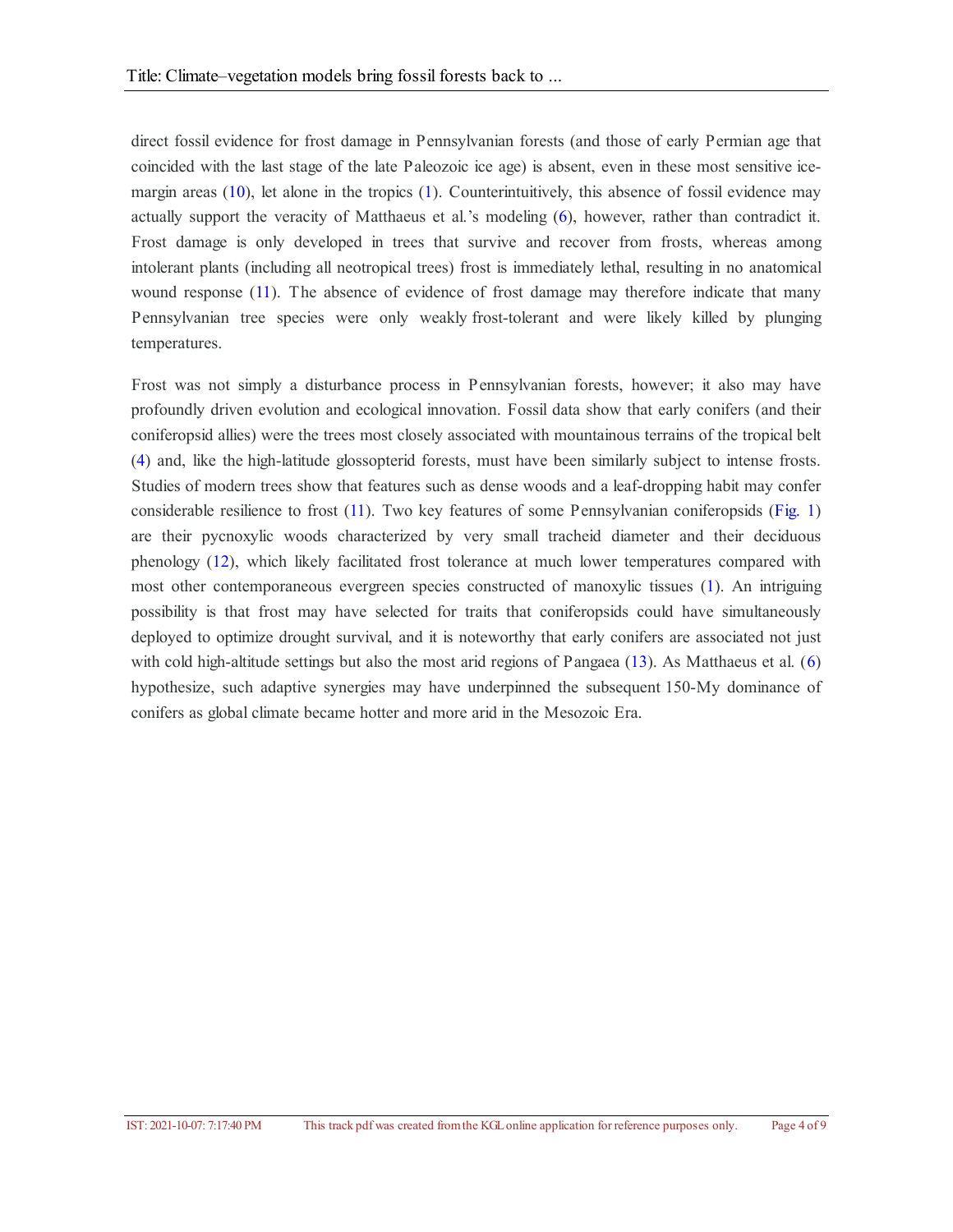<span id="page-3-2"></span><span id="page-3-1"></span><span id="page-3-0"></span>

**Fig. 1. Pennsylvanian [AQ8](#page-8-0)coniferopsids like** *Giblingodendron* **[\(12](#page-6-6)) grew in central tropical Pangaea in and around** cold and arid **mountainous terrains.** Its This putative dicranophyll was characterised by a **dense pycnoxylic axis** with, **small-diameter tracheids** (panel 1, scale 5 mm)**,** a **deciduous phenology** as (**indicated by leaf traces abscised at the first ring boundar**yy (panel 2, scale 250 **μm), and needle-like shoots**, probably of*Dicranophyllum*-type (panel 3, scale 5 mm)., illustrated here, These features **are consistent with its being a frost-tolerant specialist. Frost selection of traits may have also conferred adaptation to aridity, paving the way for early conifers to dominate the hot Mesozoic Era that followed, as hypothesized by Matthaeus et al. in PNAS [\(6](#page-6-0)).**

<span id="page-3-3"></span>Significantly, it is in those Mesozoic ecosystems that we find the first unequivocal fossil evidence that conifers had evolved into frost-tolerant specialists par excellence. The most geologically durable evidence for frost damage in ancient ecosystems is the development of traumatic growth patterns in fossil wood. These so-called frost rings mostly occur in young stems when active cambial division is interrupted by episodes of ice nucleation and form as growing-season temperatures drop below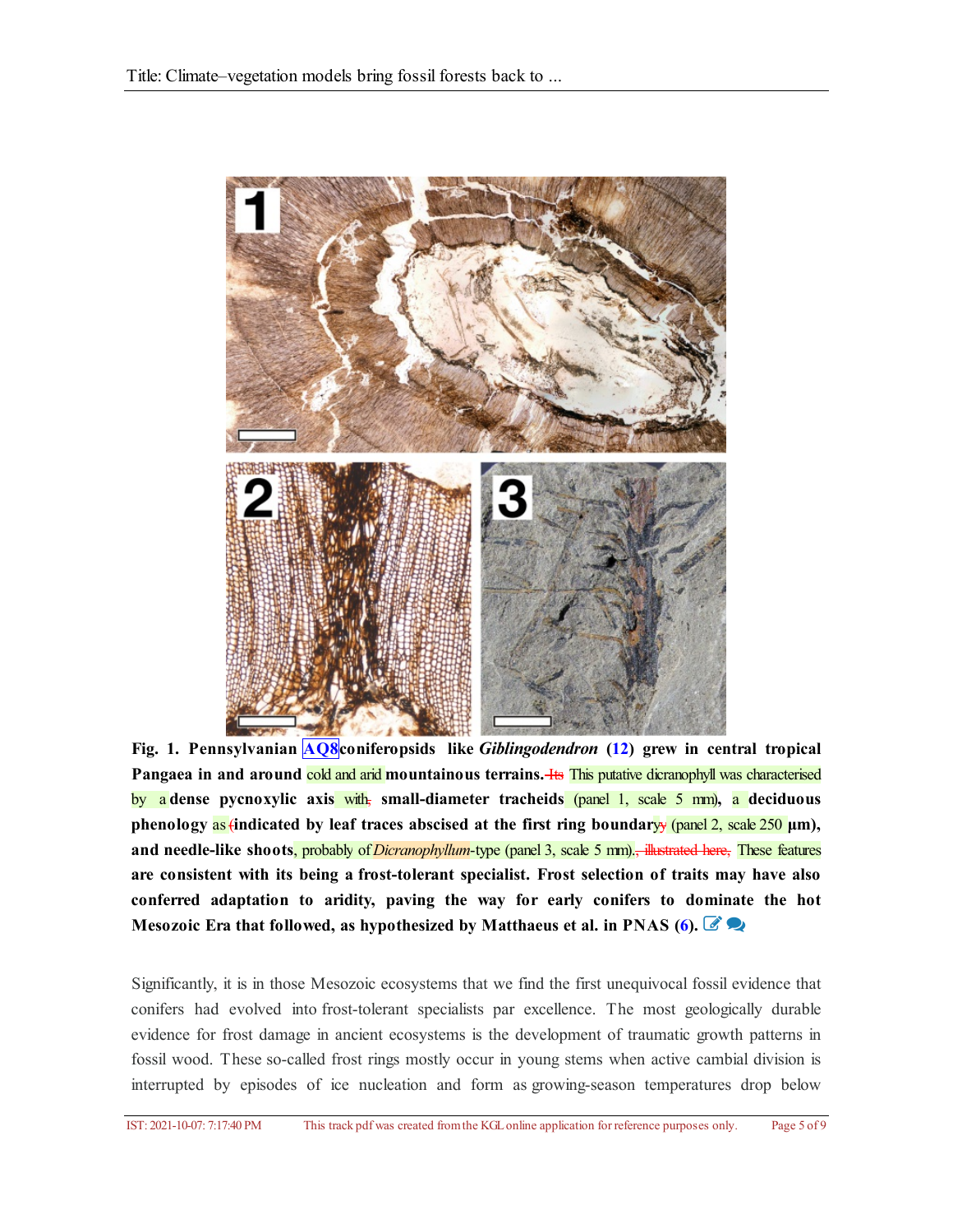<span id="page-4-0"></span>freezing [\(11](#page-6-5)). Studies of dinosaur-haunted Mesozoic conifer forests that grew close to the Arctic and Antarctic poles (at paleolatitudes as high as 85°) reveal common frost rings, with one spectacular fossil trunk of a redwood conifer from Ellesmere Island recording no less than 15 sharp frost events in its first 40 y of growth [\(14](#page-6-8)). These data suggest that Mesozoic conifers were well-equipped to handle to the twin water stressors of aridity and frost, and this adaptive success was likely optimized through exposure to Pennsylvanian frosts.

Nonetheless, while early conifers were likely frost-tolerant specialists, most other tree species of the Pennsylvanian world appear to have possessed only a weak tolerance of frost, being vulnerable to cold snaps of less than −4 °C. The wider implications of such limited frost tolerance are explored as the final major theme of Matthaeus et al.'s PNAS paper [\(6](#page-6-0)). They infer that, through triggering frost dieback at a regional scale, even small climate fluctuations could have caused profound shifts in runoff, soil erosion, and weathering at a globally significant scale. Such effects would have been expressed most markedly in the sensitive tropical belt populated by the thermophilic coal forests, impacting the development of peat mires and the formation of economic coal seams, as well as disturbing the carbon cycle.

In PNAS, Matthaeus et al. [\(6](#page-6-0)) transform our understanding of Pennsylvanian forests in a genuinely surprising way. Through ingenious climate–vegetation models integrated with inferences of processbased physiology, they reveal that frost was a  $\mathbf{A} \mathbf{Q}$ <sup> $\mathbf{Q}$ </sup> key process in influencing these ancient ecosystems, and they explore the major ramifications of this central finding for the evolution of life and the Earth system. In doing they breathe life into the coalified remains of long-dead fossils and shed a cold, frosty light on ancient forests.

#### **References**

1 W. A. DiMichele, T. L. Phillips, Palaeobotanical and palaeoecological constraints on models of peat formation in the Late Carboniferous of Euramerica. *Palaeogeogr. Palaeoclimatol. Palaeoecol.* **106**, 39–90 (1994).  $\spadesuit$ 

2 H . J. Falcon-Lang, Pennsylvanian tropical rain forests responded to glacial-interglacial rhythms. *Geology* **32**, 689–692 (2004).

3 W. A. DiMichele, H. W. Pfefferkorn, R. A. Gastaldo, Response of Late Carboniferous and Early Permian plant communities to climate change. *Annu. Rev. Earth Planet. Sci.* **29**, 461–487 (2001). ♠

4 H. J. Falcon-Lang, A. R. Bashforth, Pennsylvanian uplands were forested by giant cordaitalean trees. *Geology* **32**, 417–420 (2004).